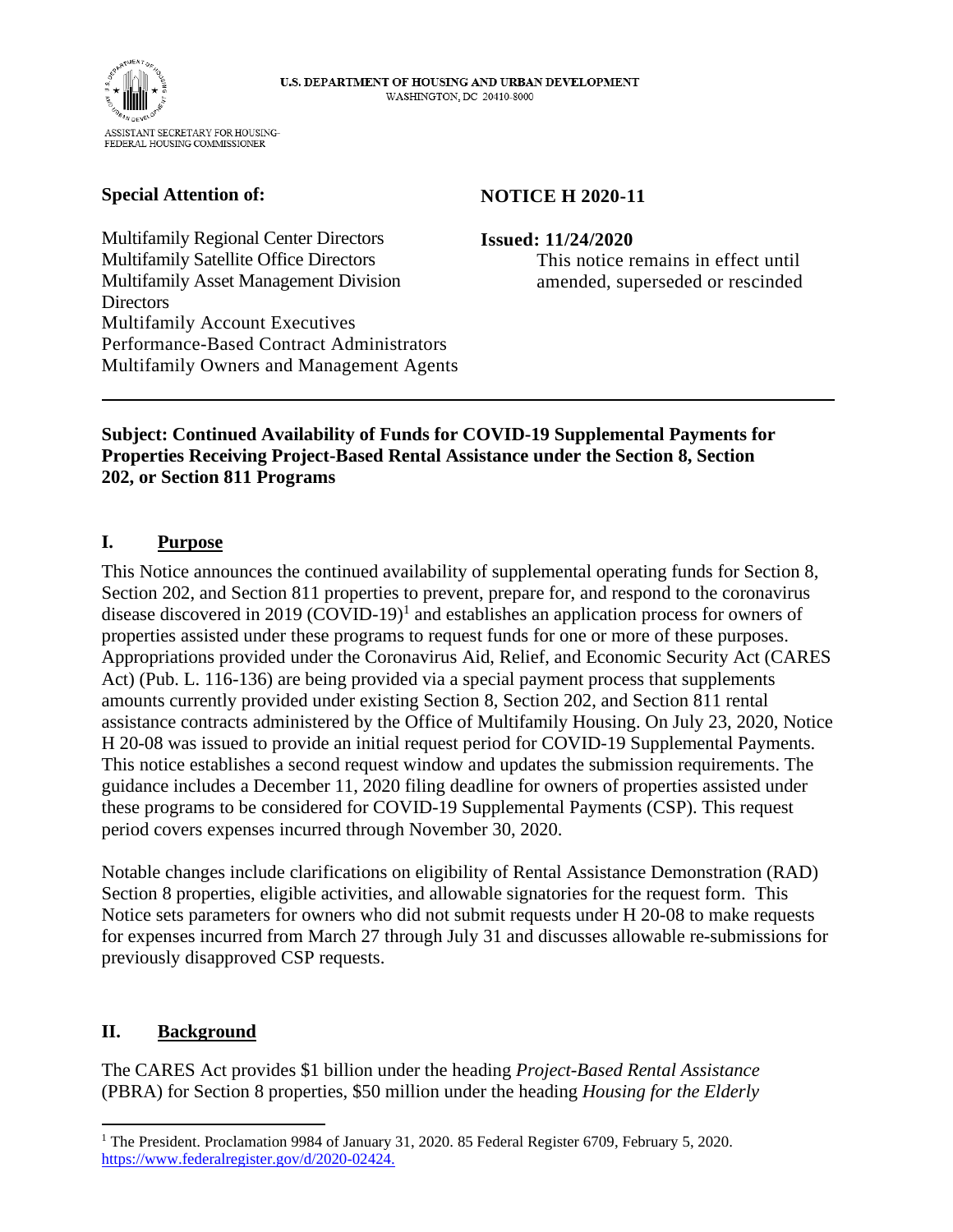(Section 202), and \$15 million under the heading *Housing for Persons with Disabilities*  (Section 811) to "prevent, prepare for, and respond to coronavirus, including to provide additional funds to maintain normal operations and take other necessary actions during the period that the program is impacted by coronavirus."

A majority of CARES Act funding for Section 8 PBRA, and lesser proportions of Section 202 and Section 811 CARES Act funding, is being utilized to maintain normal operations since amounts due to owners under the terms of current rental assistance agreements are expected to increase and may continue at an elevated level throughout 2020. CARES Act funds allocated to Section 8, Section 202, and Section 811 rental assistance contracts in the months of May and June 2020 provided an infusion of rental subsidy funds that, together with amounts appropriated under the fiscal year 2020 Appropriations Act, help offset decreased tenant rent payments resulting from reduced tenant incomes and allow continued funding for routine annual contract rent increases. Consistent with current practice, those funds will also accommodate any increases in vacancy loss claims that may occur due to COVID-19 related delays in moving in new tenants. Access to the CARES Act funding discussed above will occur through standard tenant recertification, monthly Tenant Rental Assistance Certification System (TRACS) vouchering, and rent adjustment processes.

HUD recognizes that many owners are also incurring additional operational costs to maintain their properties in decent, safe, and sanitary condition when owners have reason to believe that COVID-19 is or may be present in the community. To the extent that rent receipts and other project funds are inadequate to address these needs and meet other ongoing financial obligations, HUD is continuing to make available CARES Act funds for supplemental payments to offset recent property expenditures made in response to the effects of COVID-19. This notice provides a mechanism for owners to receive payment that is in addition to amounts available to them under the terms of their current rental assistance contracts. All funding requests for additional payment must be submitted through the COVID-19 Supplemental Payments (CSP) process detailed below.

### **III. Applicability**

This Notice applies to administration of the following programs/project types:

A. Section 8 Project-Based Rental Assistance (PBRA)

- 1. New Construction
- 2. State Housing Agencies Program
- 3. Substantial Rehabilitation
- 4. Section 202/8
- 5. Rural Housing Services Section 515/8
- 6. Loan Management Set-Aside (LMSA)
- 7. Property Disposition Set-Aside (PDSA)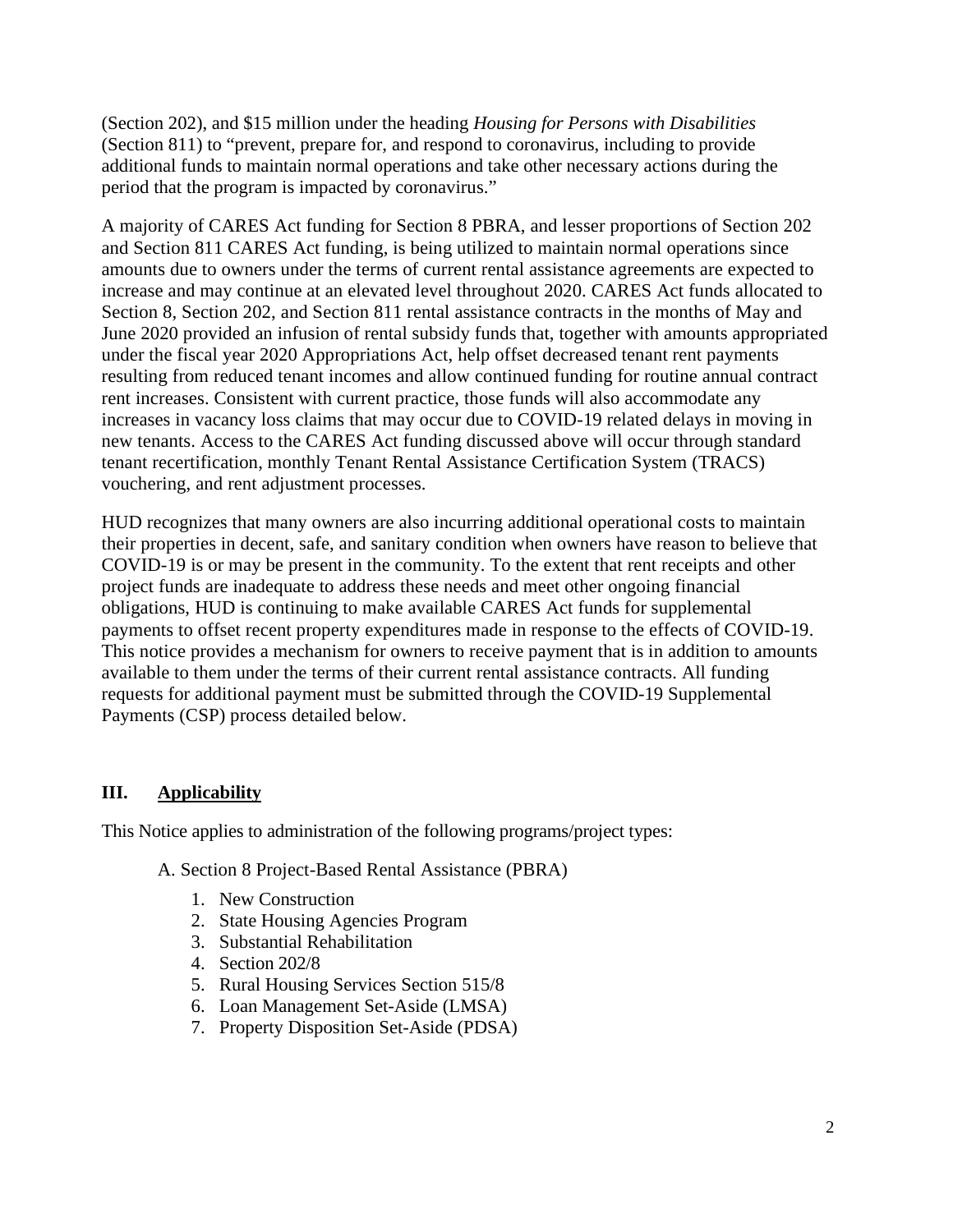- 8. Rental Assistance Demonstration  $(RAD)^2$
- B. Section 202/162 Project Assistance Contract (PAC)
- C. Section 202 Project Rental Assistance Contract (PRAC)
- D. Section 202 Senior Preservation Rental Assistance (SPRAC)
- E. Section 811 Project Rental Assistance Contract

### **IV. Eligible Expenditures**

CSPs will help address operating cost increases incurred by owners to prevent, prepare for, or respond to COVID-19 at their properties, including to maintain normal operations and to take other necessary actions while project-based Section 8, Section 202, and Section 811 programs are impacted by coronavirus. CSPs will supplement regular Housing Assistance Payment (HAP), PRAC, PAC, and SPRAC funds for project expenses related to COVID-19 that are generally consistent with existing program guidance identifying eligible and ineligible project expenses/operating costs.

Specific eligible activities and purchases for which costs may be reimbursed through CSP requests include the following:

- 1) Increased frequency of cleaning and disinfecting common areas and property management offices as a preventative measure.
- 2) Intensive deep cleaning and sanitization services in response to presence of COVID-19 cases at the property, which may include treatment in units being prepared for reoccupancy, in addition to common areas.
- 3) Office technology and other equipment needs to facilitate social distancing.
- 4) Personal protective equipment (PPE) such as face masks and goggles, gloves, hand hygiene products for use by property management staff and for residents entering leasing offices or using common areas.
- 5) Facility and equipment expenses related to maintaining adequate social distancing, including but not limited to cough/sneeze barriers or modifying or limiting access to communal spaces.
- 6) Site control measures in support of shelter-in-place, stay-at-home orders, or visitorrestriction policies within properties.
- 7) Temporary staffing, contract services, overtime pay, and/or supply expenditures to maintain or enhance on-going service coordination in properties designated to serve the

<sup>&</sup>lt;sup>2</sup> Funding is available only to Section 8 RAD contracts that are currently receiving funds through the PBRA account. Projects that are assisted under project-based voucher contracts are not eligible under this Notice but may be under guidance published by HUD's Office of Public and Indian Housing.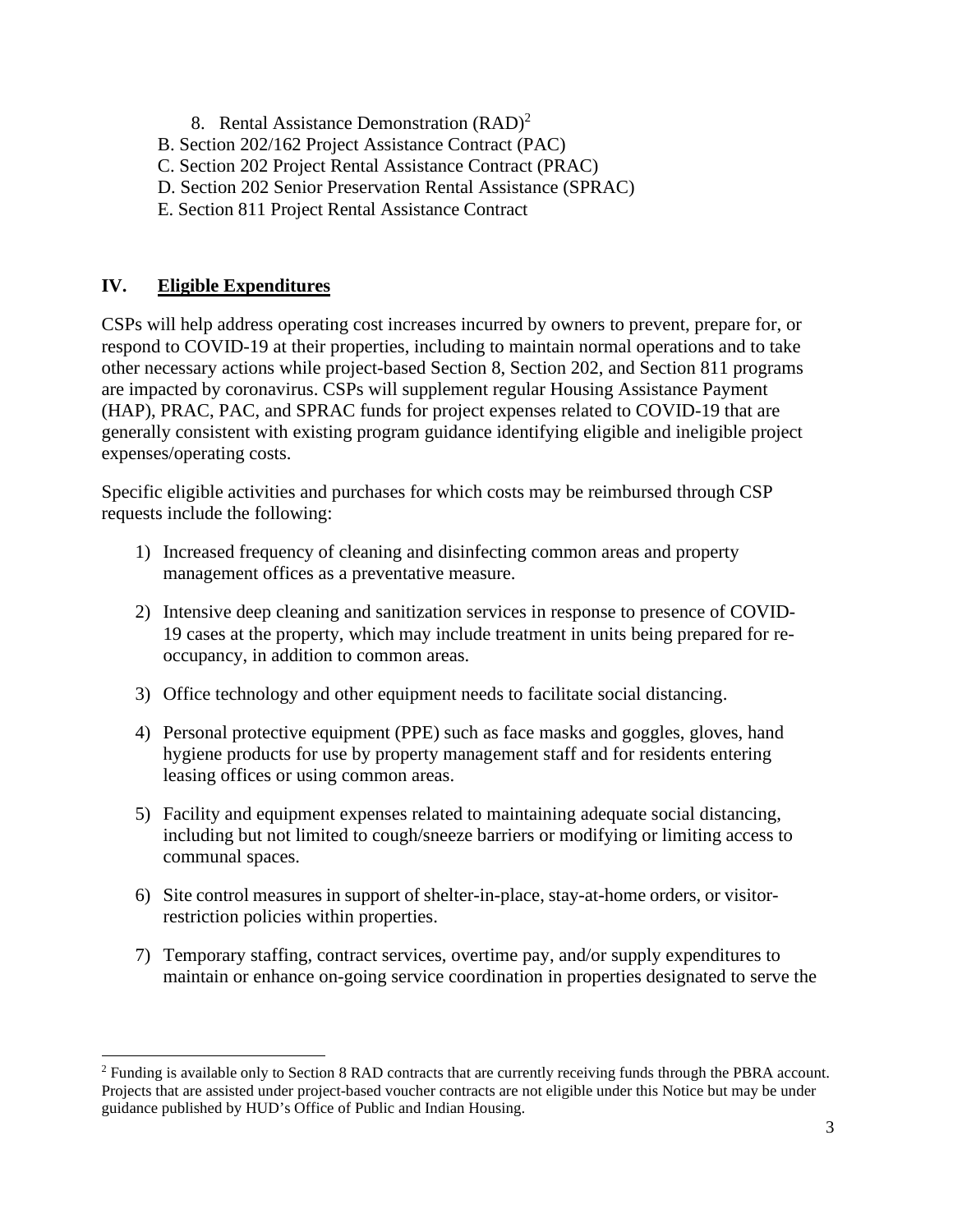elderly or persons with disabilities (excludes service coordinator positions funded by a Multifamily Service Coordinator Grant).<sup>3</sup>

8) Temporary staffing increases to process higher-than-normal volumes of interim tenant recertifications requested by tenants due to loss of income (includes overtime and new positions; excludes "hazard pay" bonuses)

CSPs are intended to address temporary cost increases associated with property management during the period of national COVID-19 impact and are not available for capital costs, including major equipment or construction expenditures. HUD may approve use of reserve for replacement or residual receipts for these purposes.

CSPs are available only to offset actual expenditures and may not fully reimburse all COVID-19 related costs. CSPs are not a means to receive funding for lower tenant rent contributions due to income reductions, extended vacancies, or unpaid tenant charges. To the extent allowable under current policies, these financial impacts can be addressed through Special Claim payment requests and through tenant recertifications with corresponding subsidy voucher adjustments.<sup>4</sup>

HUD will consider requests to reimburse eligible costs incurred between the enactment of the CARES Act on March 27, 2020, and November 30, 2020. All requests to address expenditures for staffing, contractors, and other services must be for services provided during the eligible time frame. Costs for purchases of bulk supplies (such as PPE and sanitizer) may reflect inventory purchased during the eligible timeframe that can reasonably be anticipated for use through January 31, 2021. Following the receipt of CSP requests for this period and considering other subsidy needs, HUD will assess the sufficiency of appropriations to support additional CSPs for increased operating costs incurred after November 30, 2020.

# **V. Amounts Available**

HUD may provide CSPs using CARES Act appropriations only. Amounts made available through other appropriations Acts are not available for this purpose. In funding CSPs, HUD allocated the remainder of the CARES Act appropriated funds and will, pursuant to this Notice, cumulatively approve CSPs totaling up to \$190 million to Section 8 properties, up to \$25 million to properties under the Section 202 Housing for the Elderly program, and up to \$9 million for Section 811 Housing for Persons with Disabilities and Section 202/162 PACs.

Owners may prepare and submit one CSP Request, Form HUD-52671-E, for each of the following operating periods:

<sup>&</sup>lt;sup>3</sup> Properties with service coordinator positions funded by a HUD Multifamily Service Coordinator grant may instead request supplemental CARES Act funding for their MFSC program through a grant amendment. Cost increases associated with ongoing service coordinator activities funded by an Integrated Wellness in Supportive Housing (IWISH) grant are eligible expenses under CSP only to the extent increases were paid from project operating funds. CSP may not be requested for COVID-related expenses that were previously reimbursed from IWISH grant funds. In addition, CSP reimbursement is not permitted for any costs associated with IWISH wellness nurse positions or for elderly direct services costs.

<sup>&</sup>lt;sup>4</sup> See HUD Handbook 4350.3 and the Multifamily Special Claims Guide for additional information.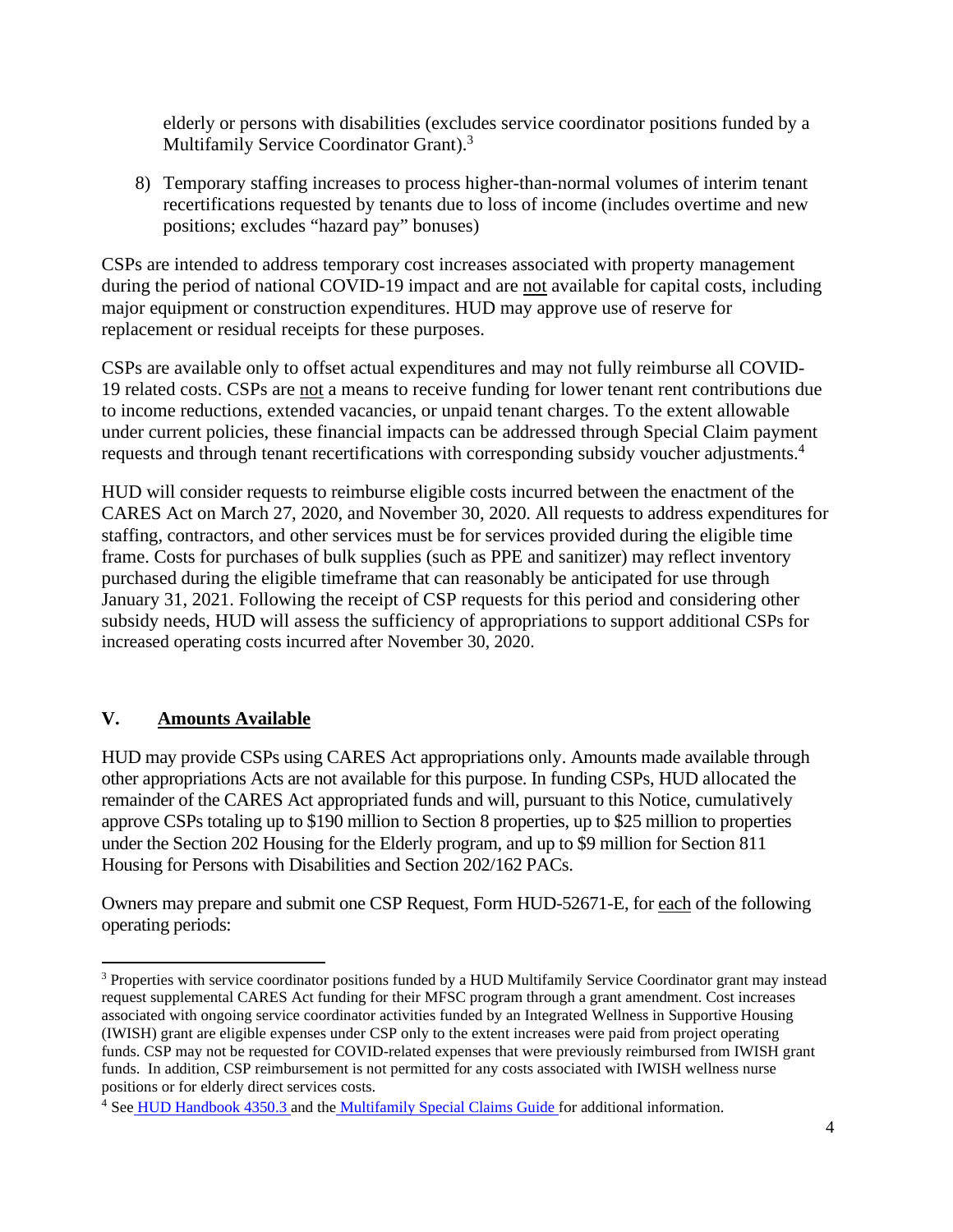- 1. March 27, 2020, through July 31, 2020 *Note: Properties that received a CSP for this period may not submit an additional request for the same time frame. Owners who were unable to meet the initial due date of August 5, 2020, or who submitted a request but were denied due to an incorrect signature or an incomplete data field on form HUD 52671-E may resubmit for this operating period.*
- 2. August 1, 2020, through November 30, 2020.

HUD is making available funds for two categories of CSP payments: *Tier I Standard Payments*  and *Tier II Exceptional Cost Payments*.

*Tier I* requests allow for the reimbursement of expenses up to a capped amount for each of the two CSP operating periods, based on a formula that considers property size, whether the property has a service coordinator funded from HUD rent receipts, and whether the property's rental assistance contract or other controlling documents specify that the property house elderly residents.<sup>3</sup> More specifically, property-level caps are as follows:

- \$2,000 base amount per property, plus \$60 per assisted unit;
- \$1,000 additional per-property allowance for properties specified to house elderly residents (see footnote 5 for further definition);<sup>5</sup>
- Up to \$3,000 additional allowance for properties with an ongoing service coordinator program funded from operating income (as reported to HUD through *Standards for Success)* or funded with an IWISH grant. The service coordinator allowance may be claimed only for eligible COVID-19-related service coordinator program cost increases and cannot be utilized for other COVID-19 costs.

### *Note: Payment caps are calculated per property; not per contract. For these purposes, scattered-site projects are considered one property.*

To illustrate the cap calculation, a property with 50 units that is specified to house the elderly could request reimbursement for up to \$6,000 under *Tier I*. A designated elderly property of the same size that has also incurred COVID-19 related costs for their budget-based service coordinator program could claim up to \$9,000. *Tier 1* payments are primarily intended to help offset costs for COVID-19 prevention and preparation but may also cover costs for responding to an outbreak at the property.

If an owner is now seeking reimbursement for both operating periods (March 27 through July 31 and August 1 through November 30) and total expenses fall below the single period Tier 1 cap, the owners may choose to combine all expenses on one HUD 92671-E form. If seeking reimbursement for both operating periods, and the total expenses for which reimbursement is being sought *exceeds* the Tier 1 Cap, the owner must separate expenses from the two operating periods and submit two

<sup>&</sup>lt;sup>5</sup> Includes all Section 202 PRACs, Section 202/8 HAPs (excluding those designed for non-elderly disabled), Section 518/8 HAPs designated for elderly residents, Section 8 properties with owner-adopted elderly restrictions pursuant to Section 658 of Title VI of Subtitle D of the Housing and Community Development Act (HCDA) of 1992, and Section 8 properties designed primarily for elderly residents where the owner has adopted a preference for the elderly consistent with Section 651 of Title VI, Subtitle D of the HCDA (see HUD Handbook 4350.3) Chapter 3 for details).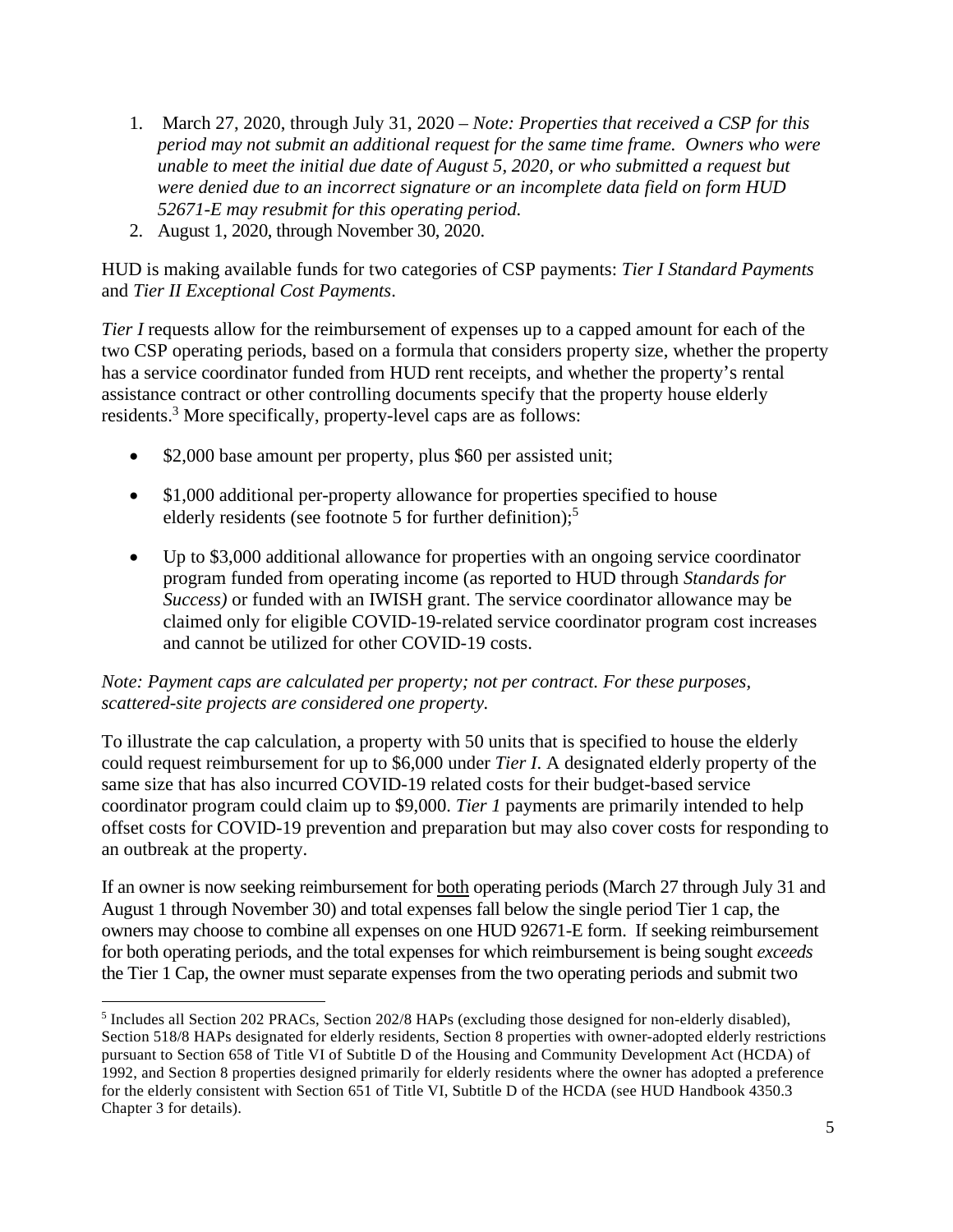separate HUD 52671-E forms. For example, if the property Tier I Cap calculated on line 20 of the HUD 92671-E is \$5,630, and the owner incurred expenses of \$3,750 through July 31, 2020, and \$1,700 between August 1 and November 30, the total request of \$5,450 can be consolidated on one form. If the expenses from the second operating period were also \$3,750, then the cumulative total would exceed \$5,630, and separate forms for each of the two operating periods would need to be submitted.

Owners may request larger sums under *Tier II Exceptional Cost Payments* to address cost increases associated with responding to reported COVID-19 outbreaks among property residents or in response to extensive community exposure that creates a threat to the health and safety of residents within the community. Requests for *Tier II* payments must be substantiated by supporting documentation for expenses and evidence of specific COVID-19 impacts that necessitated the exceptional expenditures (see Section VIII for further detail). There is no cap on *Tier II* payments to individual properties except as limited by the terms below and the availability of funds.

HUD has established separate CSP funding pools for *Tier I* and *Tier II* requests under each appropriation account. Should resources allocated to one of the two CSP pools exceed the total amount requested under that CSP category, HUD may reallocate unused funds in one pool to address any shortfalls under the other funding pool, thereby maximizing the number of requests that are fully or substantially funded.

If CARES Act appropriations are insufficient to fully fund all eligible CSP requests, HUD may partially fund individual requests. In case of a shortfall under the *Tier I* funding pool, HUD will apply an across-the-board reduction to all eligible requests within *Tier I* to allow HUD to provide funding to all *Tier I* requests. The per-property funding caps for *Tier 1* CSPs have been established at a level that minimizes the likelihood of any significant reduction in requested *Tier I* payments.

If reductions to *Tier II* payments are required due to a shortfall within that funding pool, HUD may first consider property-level attributes that are indicators of relative need, including specification as an elderly housing property and contract rents that are below Fair Market Rents (FMRs) for the area. *Tier II* CSPs will be grouped into four priority cohorts, listed in descending order from highest to lowest priority:

- Properties specified to house elderly residents and that have contract rents below FMR;
- Properties specified to house the elderly with rents at or above FMR;
- Non-elderly properties with rents below FMR;
- Non-elderly properties with rents at or above FMR.

HUD will apply varying levels of pro-ration to CSP requests under each priority category with a goal of targeting more funding to properties with the greatest relative need. Should *Tier II*  payments be reduced, all eligible properties will receive at least the compensation each would be eligible for under a *Tier I Standard Payment* request.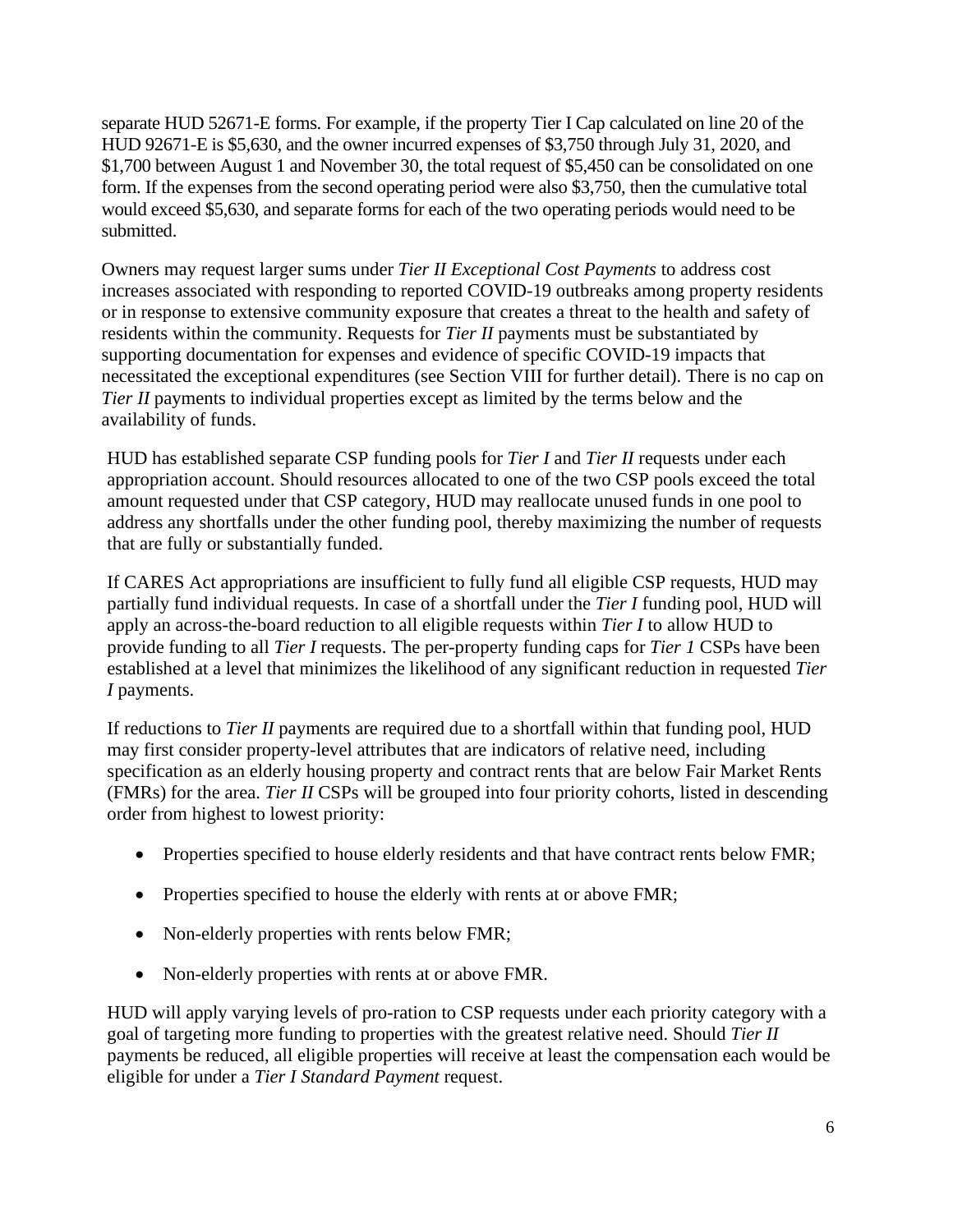### **VI. Financial Need Requirements and Use of Other Project Funds**

CSPs will be approved only for critical funding needs, meaning those financial needs that cannot be addressed with other project funds or external resources. Such project resources include both current funds and revenue that can reasonably be expected within the next 9 months, including but not limited to revenue from anticipated inflationary or market-adjusted contract rent increases.<sup>6</sup> A CSP may not be requested to address any cost increases for which the owner has already been, or is in the process of being, compensated through other federal, state, or local government COVID-19 assistance programs or through donations from other sources. Projects with current residual receipts account balances, whether governed by a Section 8 HAP or FHA regulatory agreement, must first utilize any balances in those accounts that are in excess of \$250 per unit prior to receiving approval for a CSP. HUD will make available residual receipts to fund the expenses identified above, notwithstanding limitations on uses in Chapter 25 of Housing HUD Handbook 4350.1. When considering financial position, HUD will not view loans from Reserve for Replacement (R4R) account balances as a source of funds to offset COVID-19 cost. CSP reimbursements for eligible expenses may be used to replenish R4R accounts if amounts were borrowed to finance COVID-19 related operating cost increases incurred from March 27, 2020, through November 30, 2020. Any properties that anticipate recognition of surplus cash at the close of their current project fiscal year and any Section 8 project for which the owner anticipates taking distributions at any point within the next 12 months may not request a CSP. In addition, any owner who took distributions following the announcement of CSPs on July 23, 2020, is not eligible to now receive a CSP for expenses incurred in the  $1<sup>st</sup>$  Operating Period (March 27 to July 31, 2020). In cases where costs to address COVID-19 may have unexpectedly escalated in recent months, HUD will allow a CSP for the 2nd Operating Period (August 1, 2020 to November 30, 2020) without regard to distributions taken prior to issuance of this notice.

Owners must certify as to the project's financial need for the CSP and in certain cases will be required to submit additional documentation of the project's financial position (see Section VIII). Variances in property financial performance over the next 12 months that result in previously unanticipated surplus cash will not be construed as a violation of the owner certification of financial need. When accepting CSP funding, Section 8 owners must agree to deposit an amount at least equal to the amount of the CSP in the project residual receipt account prior to taking cash distributions at any point from the issuance of this notice through November 30, 2021. If the Section 8 contract and governing regulations do not require the project to maintain a residual receipt account, the owner must agree that upon taking distributions at any point from the issue date of this notice through November 30, 2021, an amount at least equal to the amount of the CSP must be retained in the operating account over-and-above resources needed for current operating requirements (surplus cash) to address future project costs.

 $6$  Includes increases in contract rent when the contract is renewed and annual rent adjustments. For these purposes, owners with contracts under budget-based rents should assume an increase in contract rents of no more than 3 percent, though actual approved adjustment may ultimately be higher or lower. All rent increases and adjustments are subject to the availability of appropriations.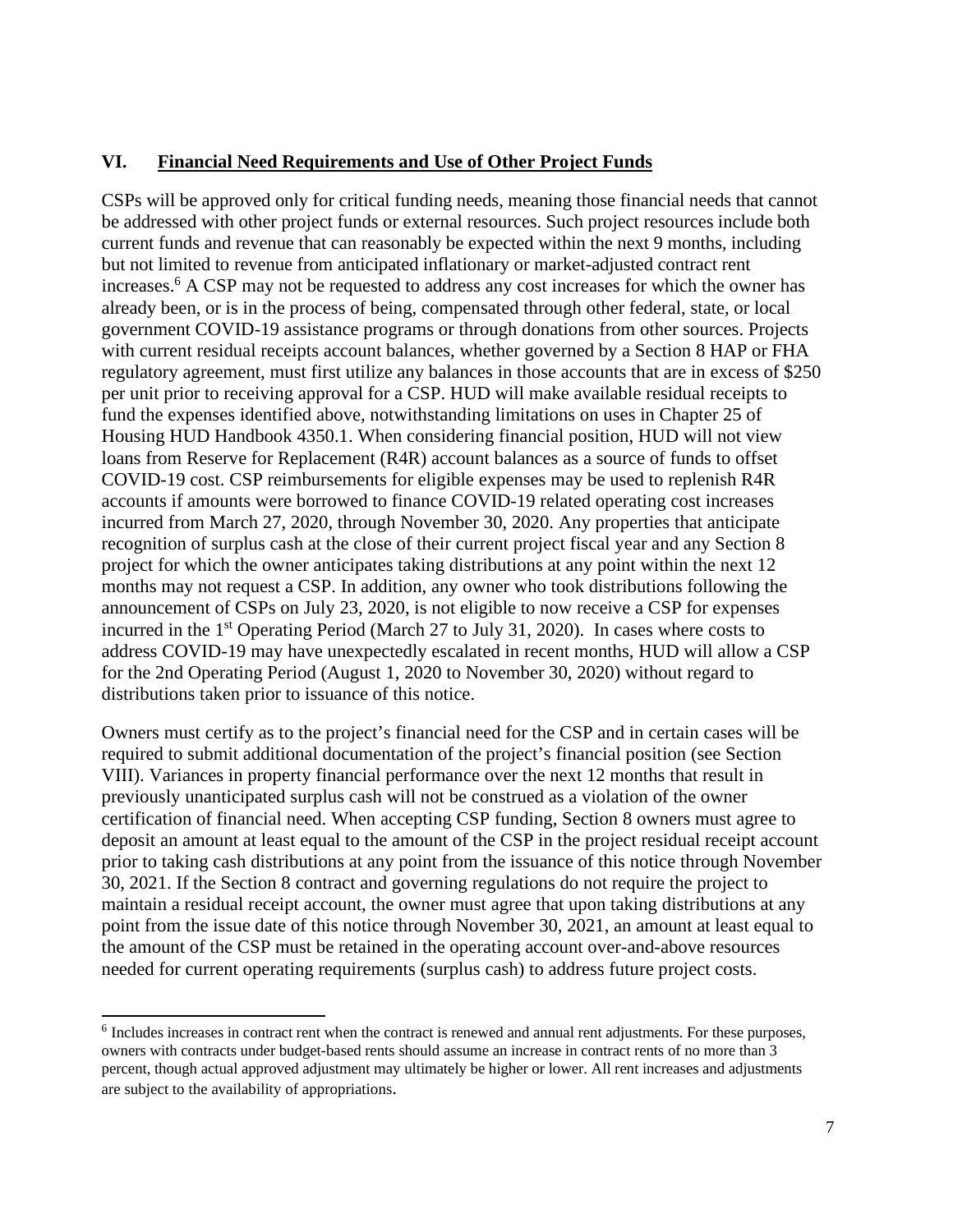These conditions on disbursements to owners exclude repayment of owner advances provided in 2020 to cover temporary cash shortfalls when the advances were previously approved by HUD. Repayment of such advances will be allowed without regard to the CSP.

Note on Exclusion from Contract Rent Increases/Adjustments: CSPs are currently the only permitted mechanism for owners to receive compensation from HUD for COVID-19 cost increases incurred from March 27, 2020, through November 30, 2020. One-time or temporary expenses, whether reimbursed with a CSP or funded from other sources, must be excluded from computations of future budget-based rent adjustment (BBRA) requests. Routine annual BBRAs should incorporate COVID-19 cost impacts only to the extent an increase can be anticipated to persist on a long-term basis (e.g., insurance premium changes) and must not annualize temporary monthly cost increases incurred in recent months. More detailed guidance on updated BBRA processing standards is forthcoming. Further, any temporary supportive service enhancements funded from any source must be disregarded by appraisers when completing rent comparability studies for Section 8 properties.

# **VII. Other Eligibility Requirements**

To receive funding through a CSP, a property must be in good standing with HUD. More specifically, if the project received a less than satisfactory rating on its last Management and Occupancy Review, corrective actions satisfactory to Contract Administrator (CA) and/or HUD must have been taken, or a plan for those corrective actions and an acceptable timeframe for their completion must be approved by HUD/CA. The owner must be current in the submission of audited or owner-certified Annual Financial Statements (AFS), if applicable, and must not have any outstanding findings. Projects requesting a CSP must have a REAC score of at least 60 or, if they do not, must have submitted a plan that is acceptable to HUD to correct any identified deficiencies. Owners must be actively vouchering for monthly subsidy for a property in order to be eligible for a CSP for that property.

Section 8 properties that have provided a 120-day notice of intent to opt-out of the program (see Section 8 Renewal Guide, section 11-4 G) are not eligible.

### **VIII. Process for Requesting Funds**

**Form Submission.** For both *Tier I* and *Tier II* CSP requests, owners must submit standard form HUD-52671-E, including the accompanying certifications and signature page, to the office that currently processes their monthly voucher payment, i.e., contract administrator or administering HUD field office. All owners of Section 8 projects that are subject to a HAP contract administered by a Performance-Based Contract Administrator (PBCA) must submit requests to their PBCA. Properties with contracts currently administered by HUD or by a Traditional Contract Administrator must submit directly to the relevant regional HUD office. Given work processes during the coronavirus pandemic and limited access to standard mail, electronic submissions via email are required and may utilize digital signatures, consistent with Notice H-2020-10. Submissions to HUD should be directed to each office's centralized incoming email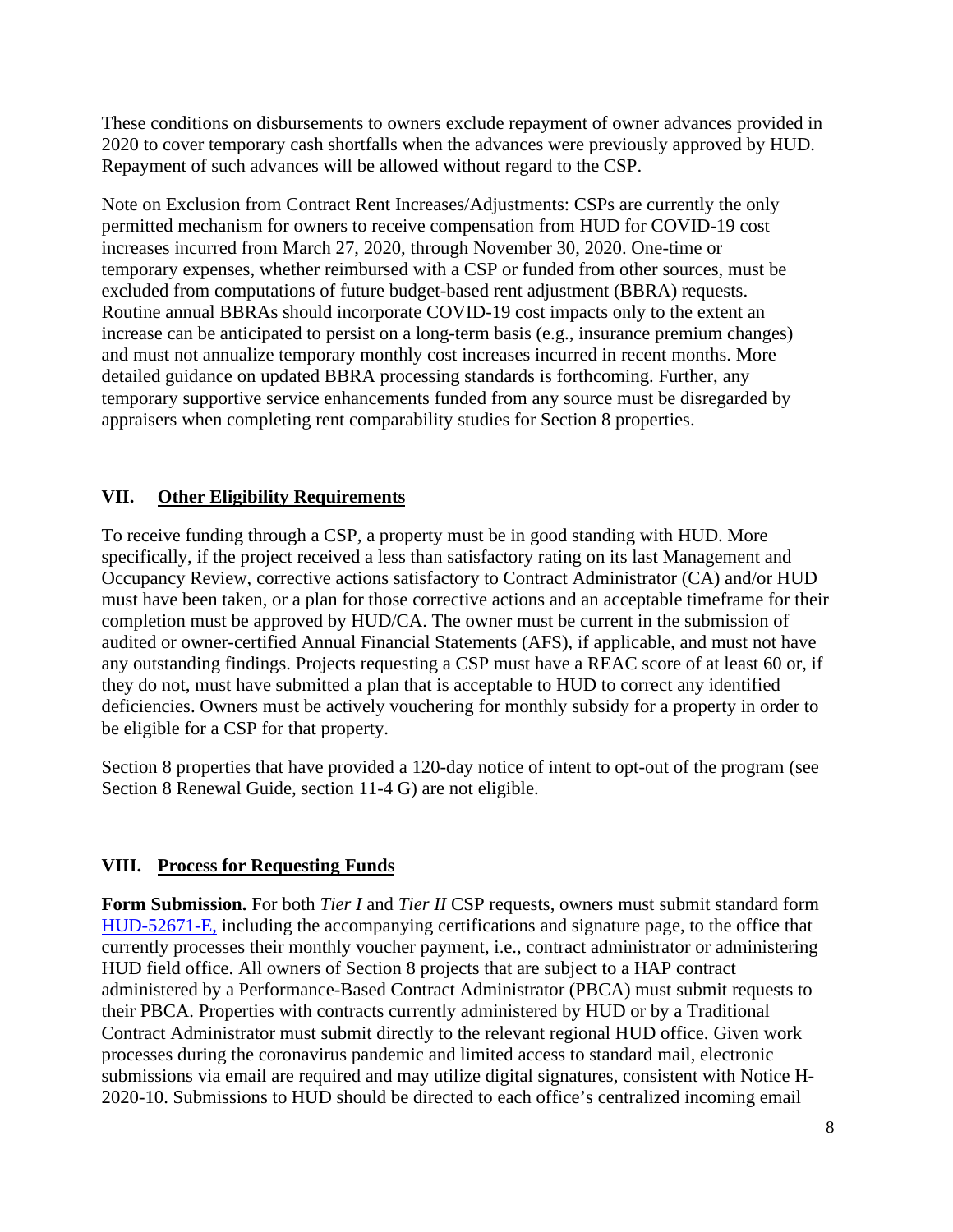box. Owners should save and submit the form in its original fillable PDF format to facilitate more rapid processing. Note, the form must be signed by the property owner or their authorized signatory. Documentation of legal delegations of signature authority to third-party management agents may be required.

CSP funding is not being provided on a first-come, first-served basis. **All requests received by HUD or the PBCA by 11:59 PM local time on December 11 will be given equal consideration.** Requests received after this deadline may be evaluated at HUD's discretion only after all other eligible CSPs have been funded. In no case will requests received after December 18, 2020, be considered for funding. Owners may submit only one request form per property for each operating period. Owners must identify the request as either a *Tier I* or a *Tier II* request, which is determined by comparing the total expenses to the cap calculated on line 20 of HUD 52671-E.

Additional *Tier II* Requirements.<sup>7</sup> Supporting documentation for expenses and demonstrated level of need is required only for *Tier II Exceptional Need* payment requests. Receipts, payroll documentation, or other record of payment must be provided for any form line-item totals that exceed \$500. Documentation is required for all expenses on these lines and not just for the portion of expenses that exceed the *Tier I* amounts. Supporting documentation must be clear, concise, and orderly, i.e. clearly labeled by form line-item.

In addition, owners requesting *Tier II* funding must include a brief narrative description of the circumstances at the property that necessitated the expenditures. Requests must demonstrate expenditures arising from circumstances that reflect at least one of the following:

- Multiple resident cases of COVID-19<sup>8</sup>;
- Documented on-site exposure threatening a high-risk population; and/or
- An infection rate in the surrounding county exceeding 1,000 confirmed cases per 100,000 people on or prior to November 30, 2020. (Data available from the Centers for Disease Control and Prevention (CDC) *COVID-19 Tracker <sup>9</sup>* )

Narratives must include information specifying how the property meets the above criteria and the activities taken in response, related to the CSP request. This may include the number of residents reporting infection, any required quarantines, known exposure at the property, and specific activities taken in response. Guidance from county health officials and any property-specific interaction with health officials should be noted, as should statistics on infection rates in the surrounding community.

 $7$  Any property with a Tier 1 Standard Claim Cap that exceeds \$150,000 must comply with application requirements for Tier II in order to receive funding under Tier 1.

<sup>&</sup>lt;sup>8</sup> Applicants are reminded that federal disability and privacy law protect the private medical information of residents. Applicants should ensure that individual medical information, including a diagnosis of COVID-19, is kept private. The identity of those individuals who test positive or are suspected of having the virus must be protected.

<sup>9</sup>After navigating to the page for "United States COVID-19 Cases and Deaths by County" you may access individual county data by clicking directly on map or by selecting the "State" and "Total Number of Cases" from the drop down menus on the left-hand side of the page. Once the state is selected, the data for each county in that state will appear in a table format.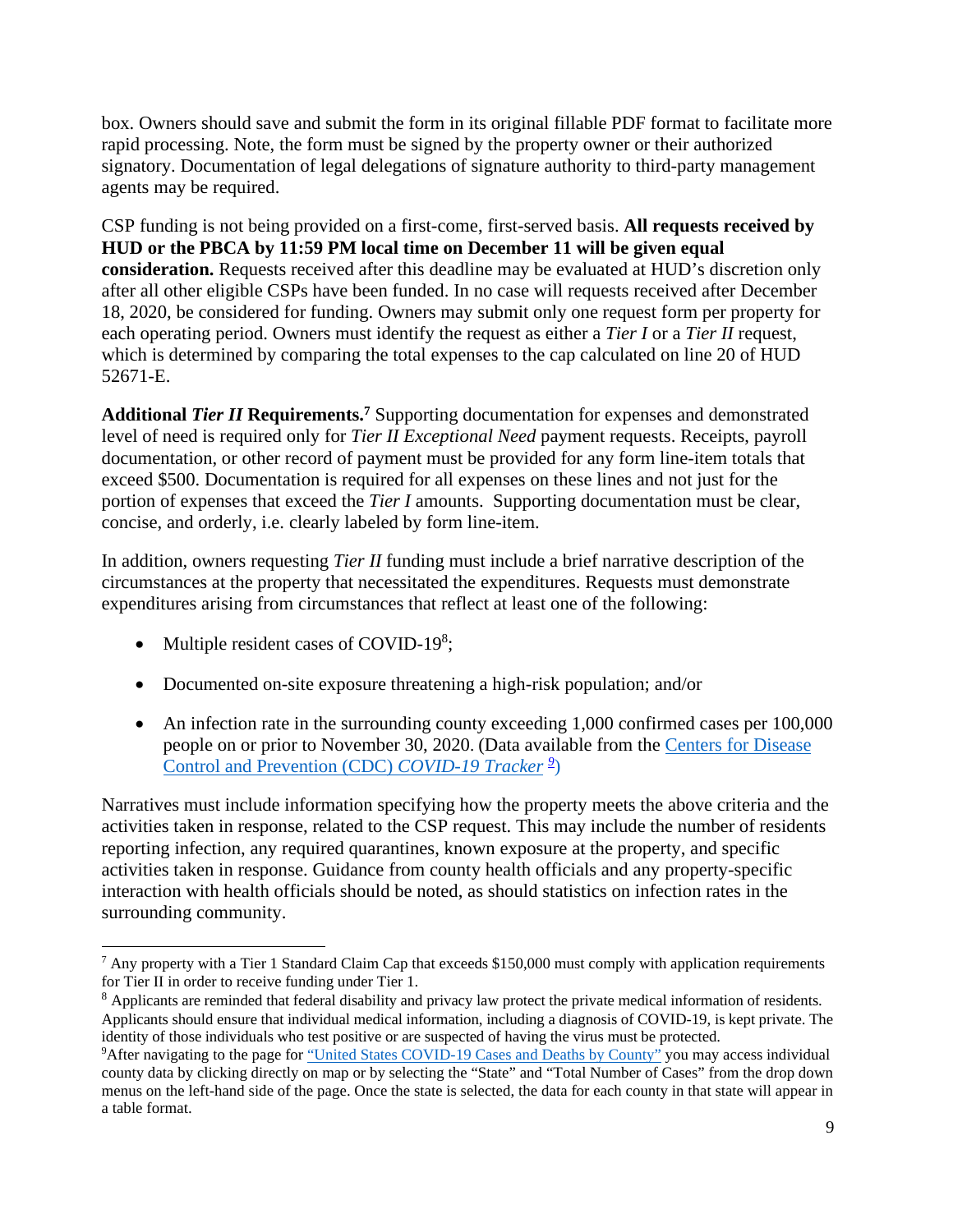For *Tier II* requests, HUD/CA will also review prior-year AFS for Section 8, Section 202, and Section 811 properties to determine recent availability of surplus cash and identify any owner distribution taken (where permitted). All properties that are not required to submit an AFS must submit one (owner-certified allowed) with any *Tier II* CSP request, or, if not available, must submit a surplus cash computation as of November 30, 2020. Properties showing positive cashflow on their most recent AFS or surplus cash calculation must also submit a compelling explanation of recent changes in financial position to justify necessity of the CSP. Successful justifications should detail material operating cost increases, such as extensive repairs or COVID-19 related cost, that are in excess of the previously reported surplus cash and may include a current surplus cash calculation (unaudited submissions permitted). Short-term cashflow concerns, such as those arising from delayed tenant rent payments or delayed processing of interim recertifications, will not be accepted as a sufficient justification.

Should a CSP request be found by HUD/CA to have errors or incomplete documentation, the Form HUD-52617-E may be returned to the owner for correction. The owner will receive notification via email and/or phone call of the deficiencies and will be required to correct the form and/or documentation and return to the reviewer. The HUD/CA reviewer will provide the owner with a minimum of two (2) business days to remedy the deficiency and specify the due date in their notification to the owner. If the owner does not respond within the timeframe established by HUD/CA or if the owner's response is insufficient, the CSP request will be denied or reduced accordingly. Requests for *Tier II* funding that lack sufficient documentation and/or do not meet other Tier II requirements will automatically be evaluated for payment of lesser amounts under *Tier I* caps.

# **IX. Record Retention and Reporting**

Section 15011 of the CARES Act requires monthly reporting on activities by recipients who receive more than \$150,000 in CARES Act funding. While it is unlikely any CSP payment will exceed this threshold, a small percentage of properties assisted under Multifamily Housing programs (primarily large Section 8 properties) will surpass this threshold when amounts are considered together with CARES Act allocations made for routine subsidy payments and for service coordination/congregate housing CARES Act grant amendments. The Department will work in coordination with the Office of Management and Budget (OMB) to ensure this reporting requirement can be fulfilled by recipients of CARES Act funding where required in a manner that utilizes existing reporting streams to the greatest extent possible to provide the necessary transparency and accountability with minimal additional burden. If supplemental reporting is determined to be necessary for any Section 8 PBRA, Section 202, or Section 811 properties, further guidance will be released by the Department.

Owners must maintain detailed supporting documentation of all expenses reimbursed by HUD through a *Tier I* or *Tier II* CSP, such as receipts, paid invoices, and staff time and attendance records. Documentation must be made available upon request to HUD, its duly authorized representative, the HUD Office of the Inspector General, the Comptroller General of the United States, or a U.S. Attorney, for purposes of audit or other compliance monitoring.

Federal regulations at 2 CFR 200.333 require property owners to retain documents related to all financial management and activities supported with federal funds for a period of three (3) years